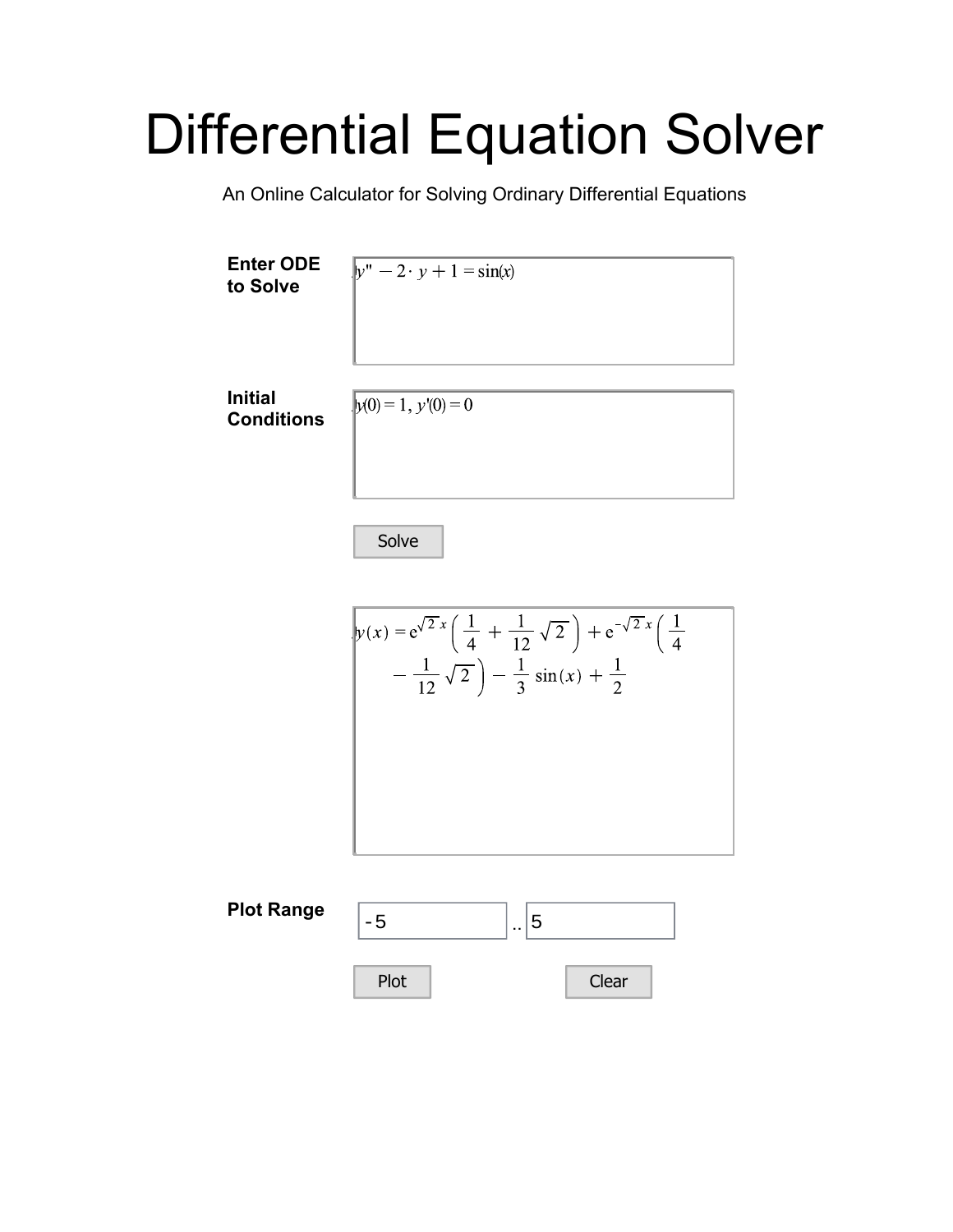

## **How to Enter Math**

## **Method 1 - Typing:**

To enter Math simply type in your expression, using the keyboard shortcuts listed below.

To enter  $\frac{3\ln(x)}{2}$ , type in sin(x)/x<sup>2</sup>.

To enter  $e^{\lambda}$  , type in exp(1/x).

To enter  $\sqrt{x}$ , type in sqrt(x).

Here are some handy keyboard shortcuts:

| Exponent              | $^{\prime}$ (caret)                                                                     |
|-----------------------|-----------------------------------------------------------------------------------------|
| Multiplication        | $\star$                                                                                 |
| Fraction              |                                                                                         |
| Command<br>Completion | Ctrl+Space (Windows)<br><b>Command+Space (Mac)</b><br>Ctrl+Shift+Space (Linux,<br>UNIX) |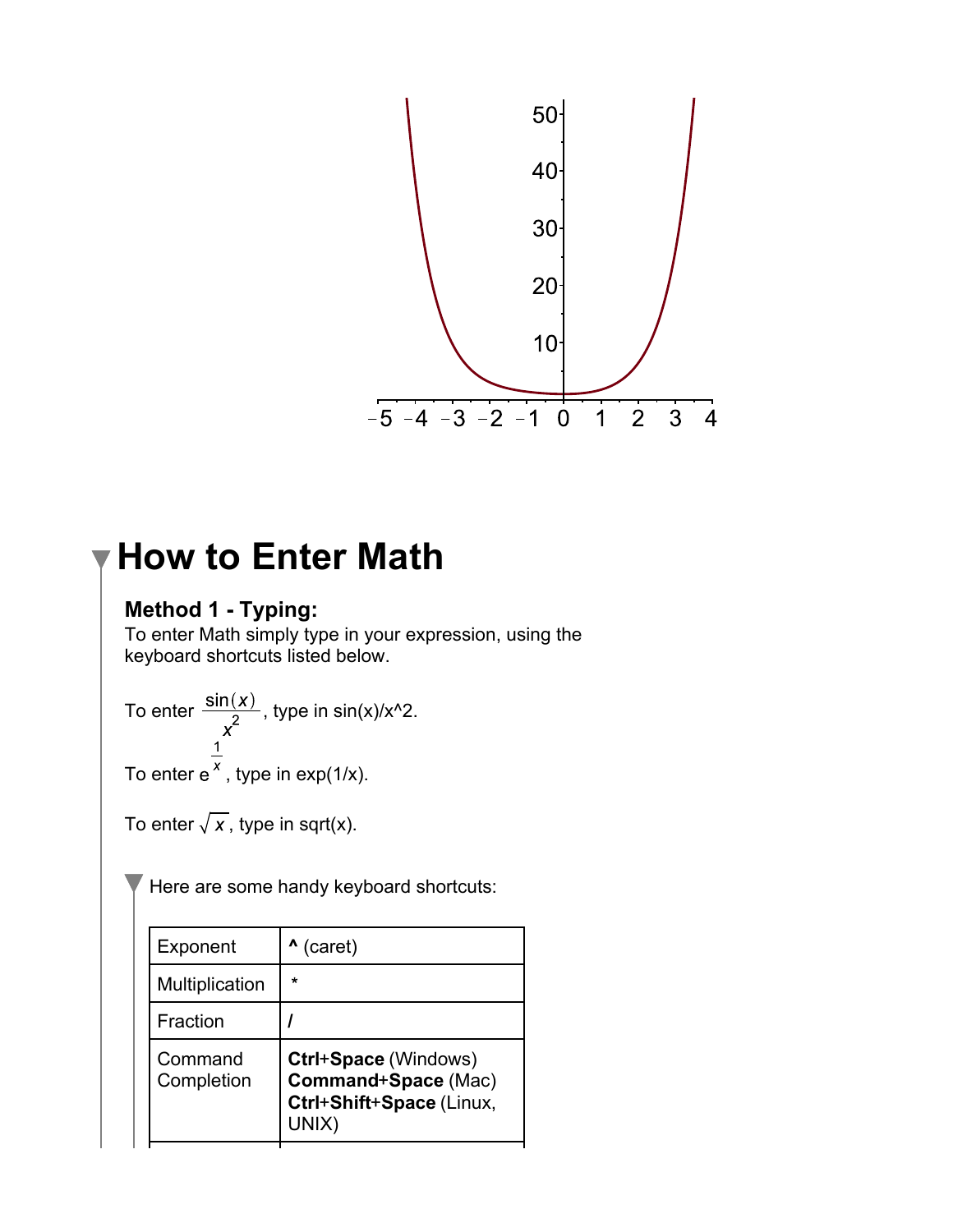| π                                                                              | Type p-i and then use<br><b>Command Completion</b>                                                                    |
|--------------------------------------------------------------------------------|-----------------------------------------------------------------------------------------------------------------------|
| $\infty$                                                                       | Type i-n-f and then<br><b>Command Completion</b><br>OR type infinity                                                  |
| <b>Square Root</b>                                                             | <b>Right Click (Windows) and</b><br><b>Choose from Menu</b><br><b>Ctrl+Click (Mac) and</b><br><b>Choose from Menu</b> |
| Return<br>Cursor to<br><b>Baseline</b><br>(from<br>fractions and<br>exponents) | Use the right arrow $(\rightarrow)$ on<br>the keyboard OR<br>Ctrl+/ (Windows)<br>Command+/(Mac)                       |

## **Method 2 - Palettes (Web Browser Only):**

You can enter Math by right-clicking (**Ctrl**+Click, Mac) on the entry box and a Math palette will come up with common functions and notations.

**Examples** (click triangle to expand) To enter  $\frac{\sin(x)}{x^2}$ , follow these steps: • Right-click and select  $\frac{a}{b}$  from the first dropdown menu  $\cdot$  Highlight a, right-click and select  $sin(a)$  from the third drop-down menu • Change both  $a$  and  $b$  to  $x$  $\cdot$  Highlight the x in the denominator, right-click and select  $a^b$  from the first drop-down menu  $\cdot$  Change the a to 2 To enter  $e^{\overline{x}}$ , follow these steps: • Right-click and select  $e^x$  from the fourth dropdown menu • Highlight x, right-click and select  $\frac{a}{b}$  from the first drop-down menu